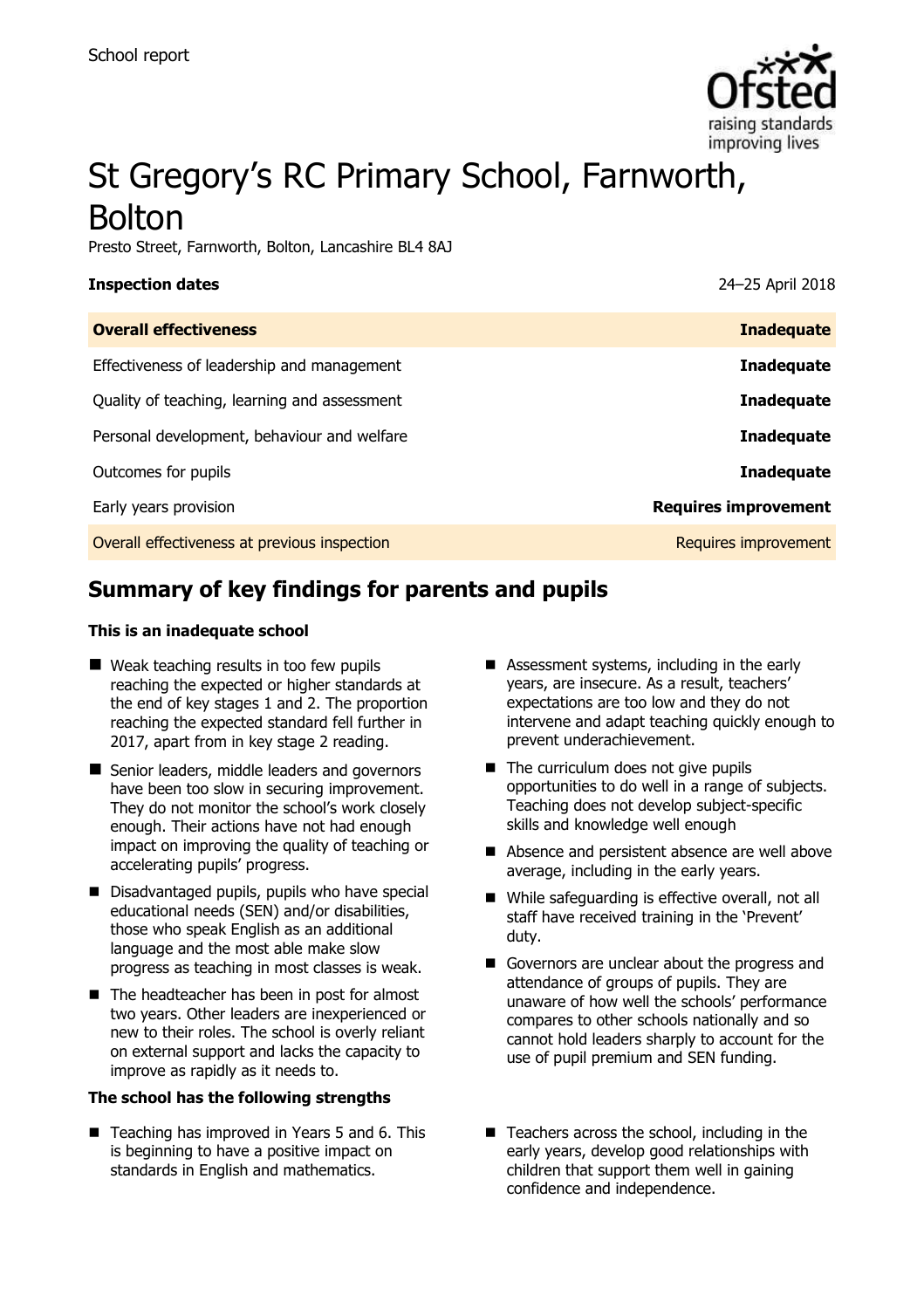

# **Full report**

In accordance with section 44(1) of the Education Act 2005, Her Majesty's Chief Inspector is of the opinion that this school requires special measures because it is failing to give its pupils an acceptable standard of education and the persons responsible for leading, managing or governing the school are not demonstrating the capacity to secure the necessary improvement in the school.

### **What does the school need to do to improve further?**

- Rapidly increase the proportion of pupils that reach the expected and higher standards in reading, writing and mathematics at the end of key stages 1 and 2, by ensuring that:
	- teaching enables pupils, including disadvantaged pupils, pupils who have SEN and/or disabilities and pupils for whom English is not their first language, to make accelerated progress, so that they catch up with all pupils nationally.
- Improve teaching, learning and assessment across the school, including in the early years, in a wide range of subjects, by ensuring that:
	- teachers have high expectations of pupils' achievement
	- teachers regularly intervene in learning and adapt teaching when necessary, so that pupils are helped to make strong progress across a wide range of subject areas
	- teachers accurately assess pupils' learning and set appropriately challenging work for all pupils, particularly the most able pupils, so that they are supported to reach the highest possible standards
	- teachers enable pupils to gain subject-specific skills and knowledge in a range of different subjects.
- Urgently improve leadership and management, by:
	- developing leadership, particularly that of subject leaders and SEN, so that leaders can accurately monitor pupils' progress and the quality of teaching in their areas of responsibility and take swift action where these need to improve
	- developing a broad and interesting curriculum that supports pupils to make good progress in a wide range of subjects
	- improving governors' oversight of teaching, and the use of pupil premium and SEN funding so that they can rigorously hold school leaders to account for improving pupils' outcomes and attendance
	- ensuring that all staff have training in the 'Prevent' duty and are able to identify the early signs that may indicate that pupils are at risk of radicalisation.
- Improve pupils' personal development, behaviour and welfare, by:
	- improving overall attendance and reducing the proportion of pupils who are persistently absent from school, including in the early years.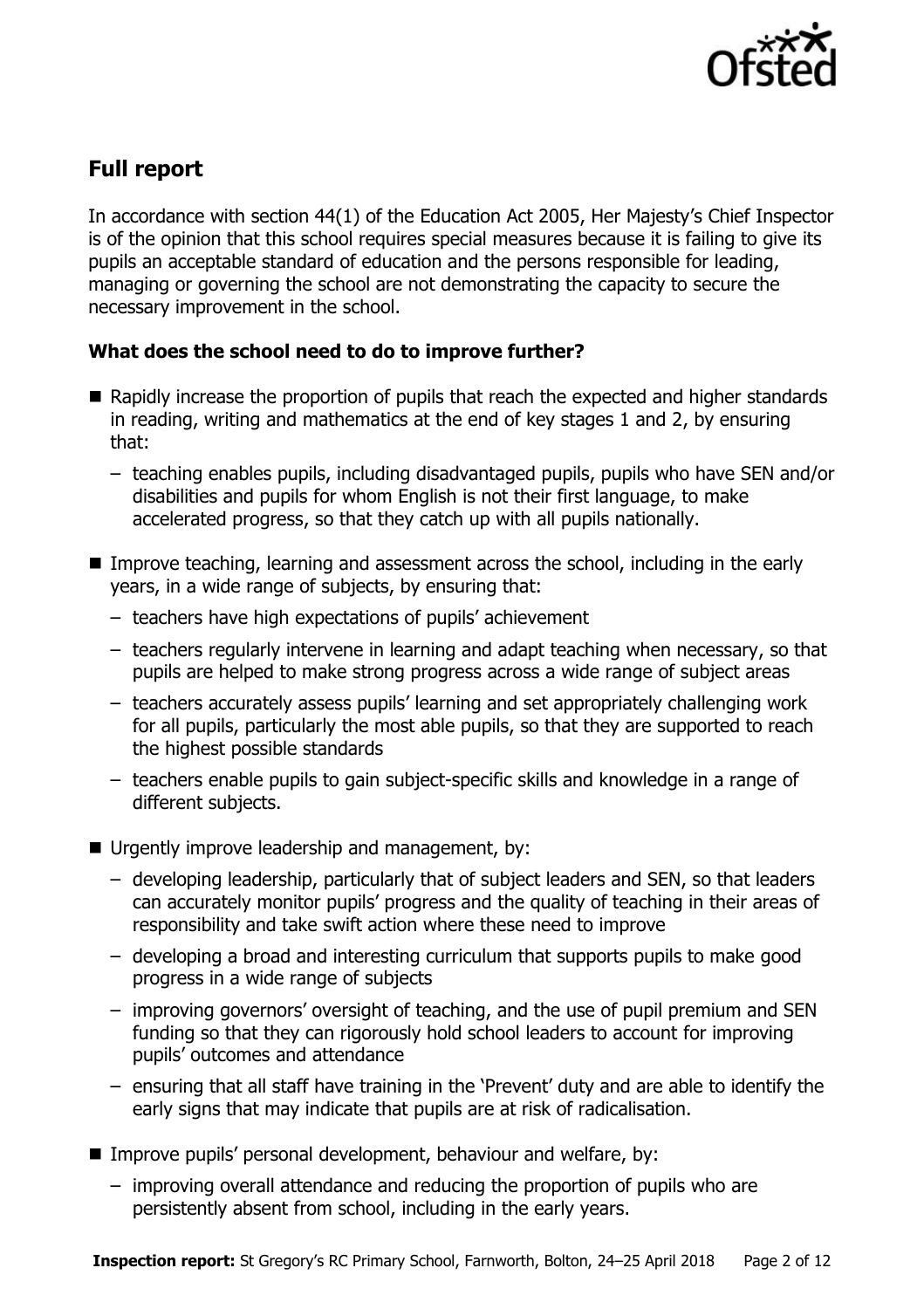

An external review of governance should be undertaken in order to assess how this aspect of leadership and management may be improved.

An external review of the school's use of the pupil premium should be undertaken in order to assess how this aspect of leadership and management may be improved.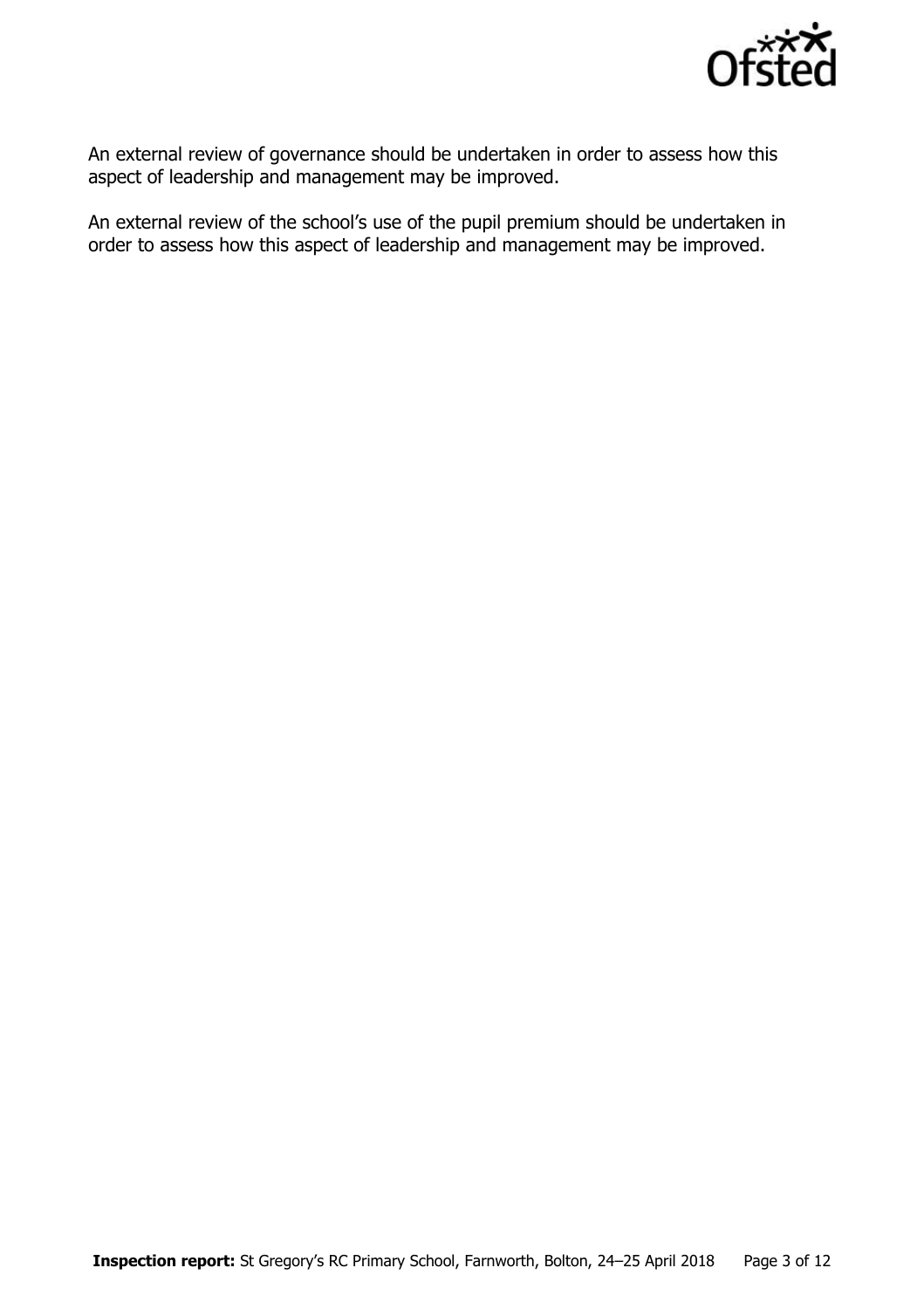

## **Inspection judgements**

#### **Effectiveness of leadership and management Inadequate**

- The school has experienced considerable turbulence in recent years, with many changes of senior leaders and teaching staff. The headteacher has been in post for almost two years. Other leaders are inexperienced or relatively new to their current roles in the school. Since the previous inspection in April 2016, leaders have not secured the necessary rapid and sustainable improvements in pupils' outcomes, pupils' attendance and the quality of teaching, learning and assessment. The slow improvement to the school indicates that leaders have not demonstrated proven capacity to bring about such improvement in the future.
- While senior leaders have accurately identified strategic priorities for the school and started to take action to address these, changes in approach, for example, to assessment and improving attendance, have not shown a measurable impact on outcomes.
- Standards in reading, writing and mathematics are falling, and too many pupils are not well prepared for the next stage of their education. This is because leaders' actions to improve teaching have not been swift and decisive enough to ensure that pupils make strong progress in different subjects and in all year groups.
- Leaders' actions to address gaps in pupils' learning, particularly those of disadvantaged pupils, pupils who have SEN and/or disabilities and those who speak English as an additional language, are ineffective. Leaders' and teachers' expectations of what these pupils can achieve are not ambitious enough, which means that such pupils receive insufficient challenge.
- Leaders have not ensured that the most able pupils do well enough. The progress of the most able is weak, and has been so for a number of years, because the work provided for them is not suitably challenging.
- The leadership of SEN provision is not strategic enough. SEN funding is not being used effectively. While leaders have a good awareness of pupils' specific vulnerabilities and care for these pupils well, the school's own assessment arrangements for this group are imprecise. Pupils' books show that too few of these pupils make enough progress from their starting points.
- Leaders' use of the pupil premium funding is ineffective because it is not sharply targeted on the needs of disadvantaged pupils with different levels of ability. Consequently, disadvantaged pupils' outcomes are not rising rapidly and the differences between the achievement of this group and other pupils nationally are not closing consistently.
- The physical education and sport premium is used effectively to increase the range of sports on offer for pupils. Leaders employ sports coaches to work alongside staff in school and to support their professional development. Additionally, the investment of some of the funding to pay for swimming lessons ensures that the vast majority of pupils are competent swimmers by the end of key stage 2.
- Staff who completed the online survey feel positive about the school. They believe that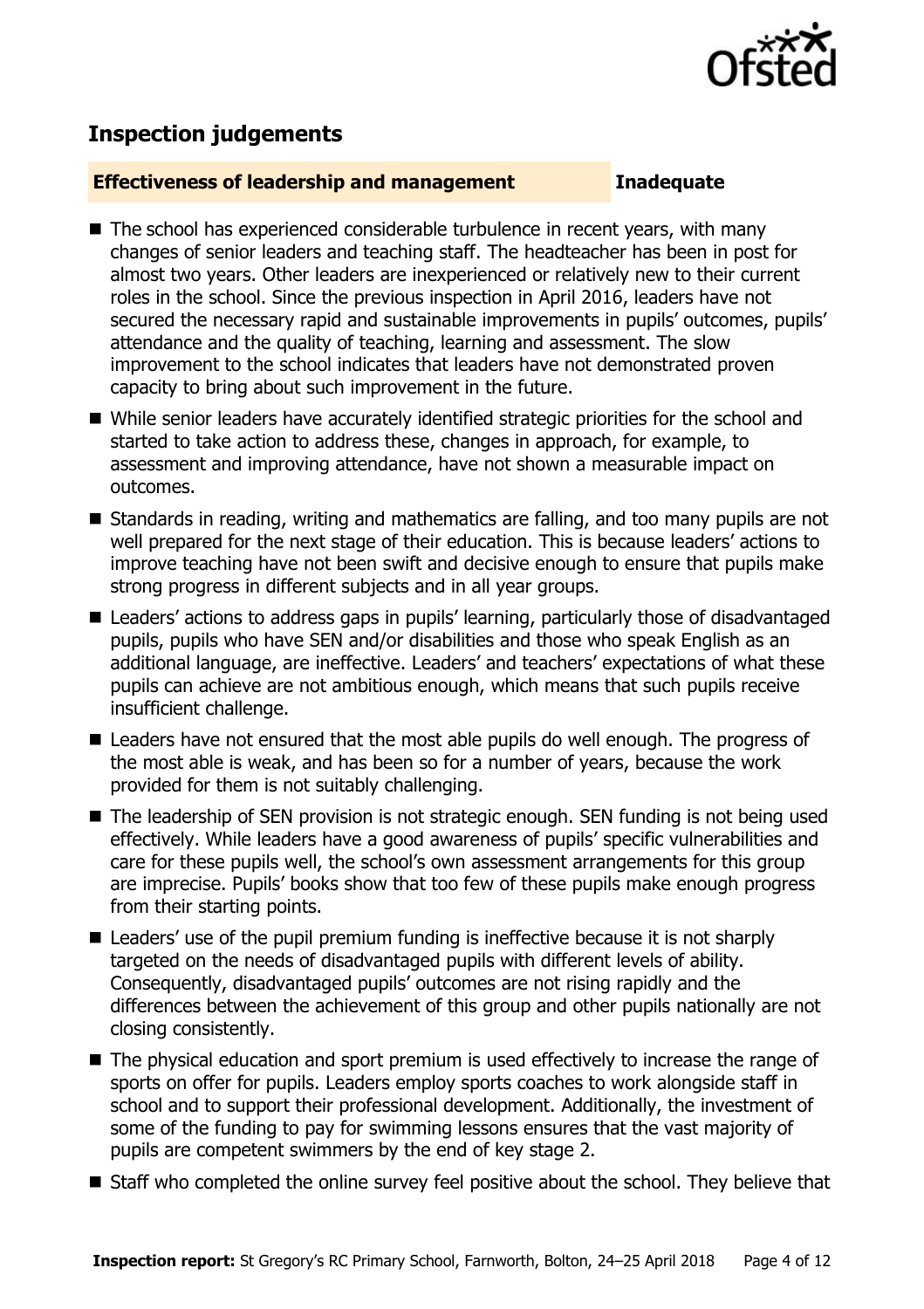

it is improving and they have confidence in school leaders. They work well together.

- Although the school's curriculum does allow for different subjects to be taught, there are weaknesses in how well it enables pupils to gain subject-specific skills and knowledge as they progress through the school. The emphasis on promoting pupils' literacy skills is at the expense of developing and deepening their understanding of key concepts, skills and ideas in subjects such as science, history and geography. Subject leaders have had too little influence in ensuring that pupils are able to achieve well across a wide range of subjects.
- Leaders provide a range of activities and experiences which enhance pupils' spiritual, moral, social and cultural development, including visiting different places of worship. Pupils learn to develop an awareness of fundamental British values, such as democracy, tolerance and respect, through assemblies and dedicated lessons on what it means to be a citizen in modern British society.
- Leaders have identified some barriers to pupils' learning, such as behavioural, emotional and social issues. Leaders' actions have improved some pupils' behaviour, as well as their confidence and self-esteem. Exclusions for poor behaviour have reduced.
- Leaders and governors have received external support from a range of sources, including the local authority, the diocese and another school within the local area. While this was effective in supporting the headteacher when she was first appointed, the range of advice from so many different sources detracts from her ability to determine the strategic direction of the school. An over-reliance on this external support limits the school's capacity for sustained improvement.
- **Parents and carers speak positively about the school, although a few say that** communication is not strong enough and would like to have more specific information on their children's progress.
- The school may not appoint newly qualified teachers.

### **Governance of the school**

- Governors are loyal supporters of the school. However, they do not have the necessary skills to hold leaders to account for their actions in improving teaching and pupils' achievement.
- Governors rely too heavily on the information provided for them by leaders. They are too quick to celebrate the changes leaders make before there is any evidence of a positive impact on pupils' achievement. Governors say that the exceptionally low outcomes from the 2017 statutory tests at the end of Year 6 were 'a total shock'. They now accept that the school needs to improve. However, governors do not understand just how weak the school's performance is in comparison with other schools nationally nor the urgency of the need to address this considerable shortcoming.
- Governors have not held the school to account for expenditure in relation to disadvantaged pupils and pupils who have SEN and/or disabilities. They have failed to ensure that the additional funding has a positive impact on the educational outcomes for these pupils. Similarly, governors are unaware of the attendance issues in relation to these pupils and have not challenged leaders about how they are tackling high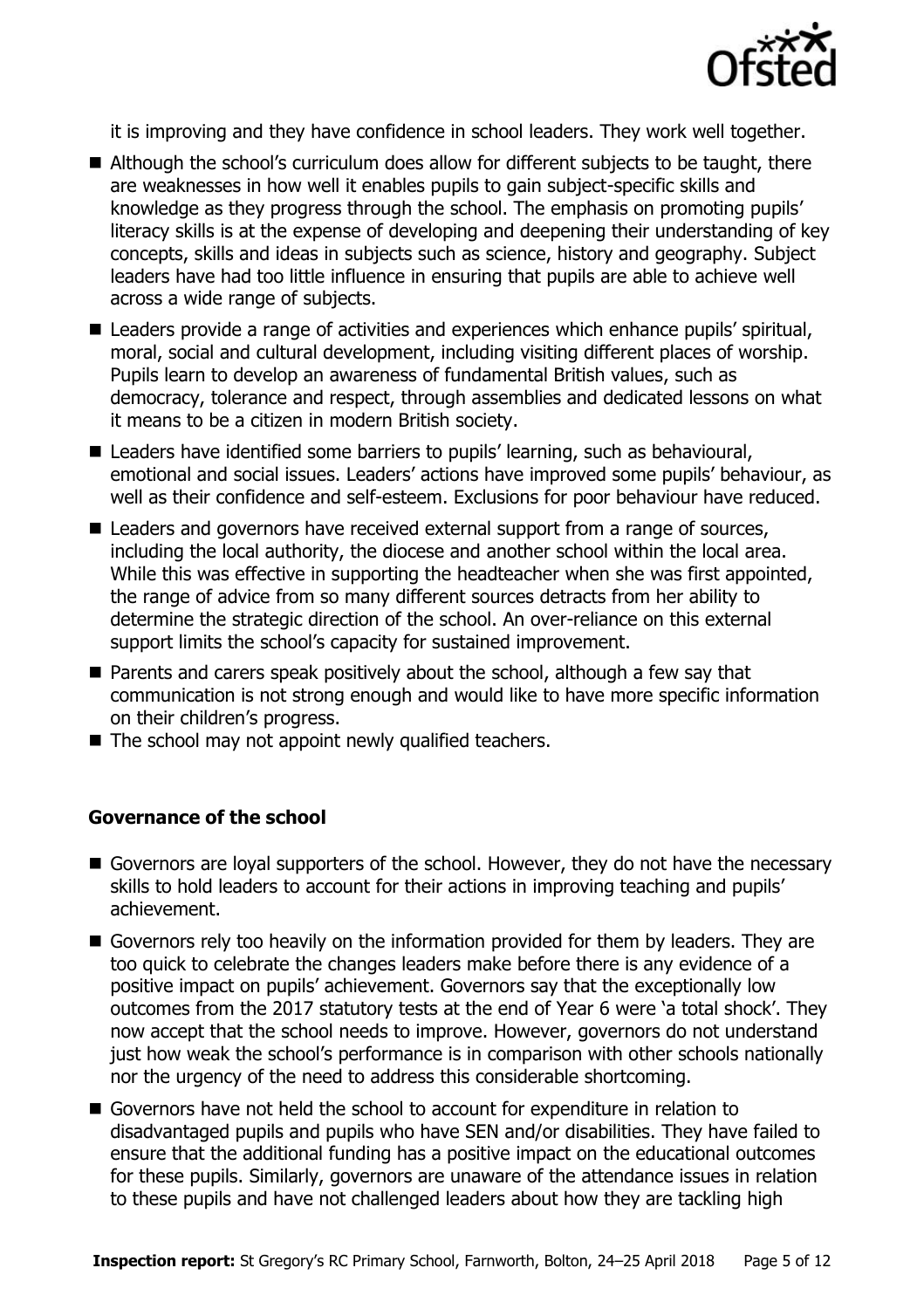

absence rates. As a result, attendance and persistent absence continue to be considerable barriers to pupils' learning and progress.

Governors have undertaken an external review of governance. However, they did not use the information gained from this sufficiently well to ensure that their practice improved.

### **Safeguarding**

- The arrangements for safeguarding are effective.
- **Policies and procedures to ensure pupils' safety, including employment checks, are up** to date and rigorously followed. This means that leaders are able to assure themselves that staff are suitable to work with pupils.
- Leaders and governors have not ensured that all midday supervisors understand what to do if they suspect that a pupil may be at risk of harm from radicalisation. Leaders recognise the need to address this as an urgent priority.
- The school site is well maintained. It provides a safe place where pupils can learn and play together.

#### **Quality of teaching, learning and assessment Inadequate**

- Some teachers' poor planning and low expectations mean that pupils are not given the support that they need to achieve as well as they should. In geography and history, for example, there is little difference between the level of work pupils are expected to complete in Year 2 and in Year 6. Pupils' progress is poor.
- Too much teaching lacks challenge, particularly for the most able pupils. As a result, pupils sometimes spend too long doing tasks that are not sufficiently demanding and, as a result, do not move on in their learning as swiftly as they could. This hinders pupils reaching the standards that they are capable of reaching.
- Many pupils, including disadvantaged pupils, pupils who have SEN and/or disabilities and pupils who speak English as an additional language, have considerable gaps in their learning. Teaching does not routinely help these pupils to make the rapid progress needed to catch up with other pupils nationally.
- Although the teaching of phonics is improving, it is not strong enough to ensure that pupils' achievement in phonics improves to a level which ensures that they can access the key stage 2 curriculum. Consequently, pupils' progress in reading and writing across key stage 2 is less rapid than it should be, especially that of boys.
- Teachers do not consistently follow the school's feedback policy. This means that there are missed opportunities for pupils to develop a secure understanding of next steps for their learning and the things that they need to do to be successful.
- Teachers provide pupils with increasing opportunities to develop their reading and writing skills in other subjects. However, too frequently this is at the expense of pupils developing their subject-specific skills and understanding in subjects such as science, history and geography. As a result, pupils in several year groups make insufficient progress in these subjects.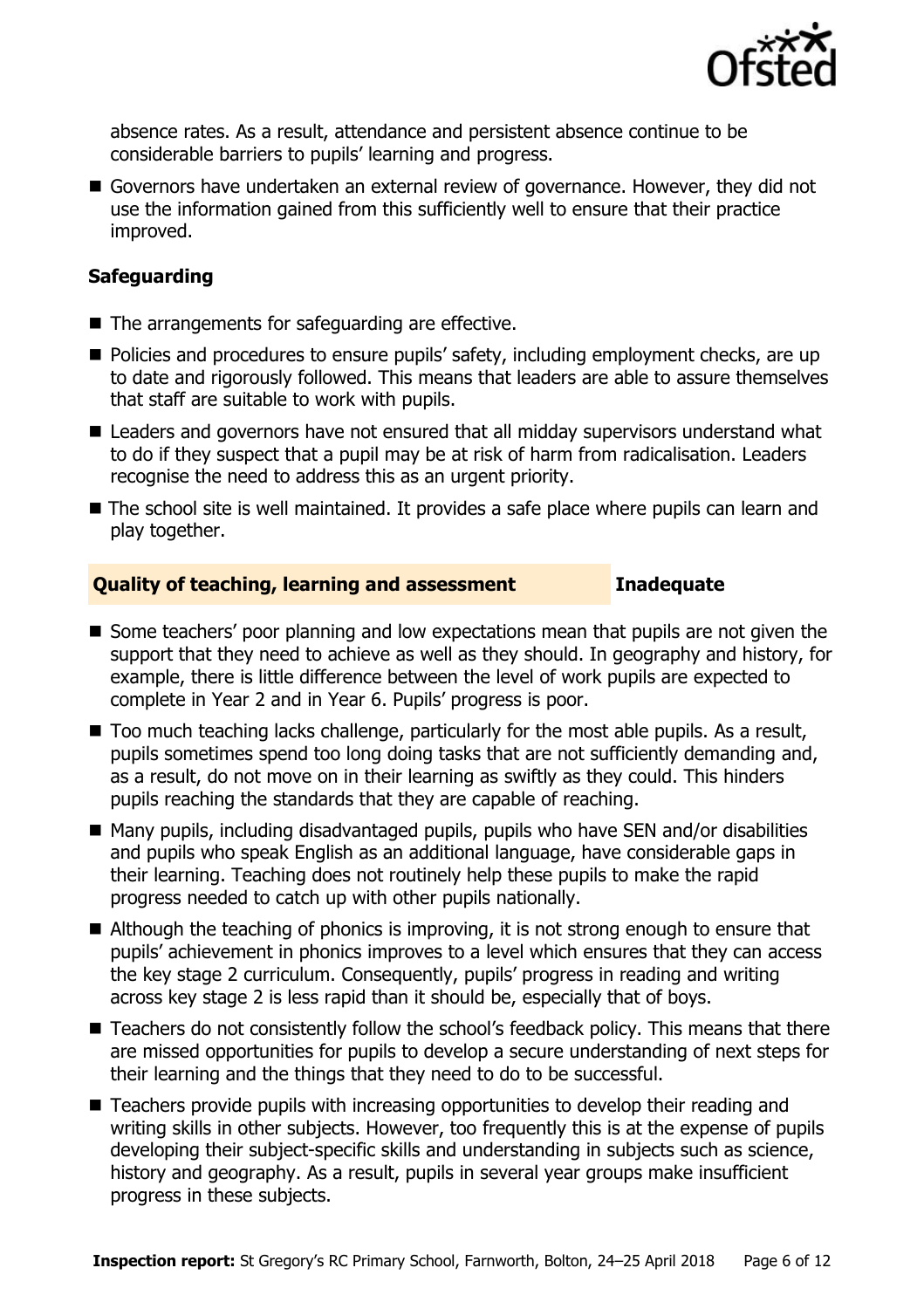

- Teaching is generally stronger in upper key stage 2. In Year 5, pupils' work includes a high degree of challenge and their progress is more rapid than in any other year group across a wide range of subjects. In Year 6, pupils' progress in English and mathematics since the beginning of the autumn term is good. However, these pupils have large gaps in their learning as a result of weak teaching in previous years and too many pupils are struggling to reach age-related expectations by the time they move on to secondary school.
- Teachers form good relationships with pupils. Most pupils respect teachers and appreciate opportunities to work together in pairs or small groups. For example, in a mathematics lesson, pupils in Year 5 happily supported one another and this left the teacher free to work with other pupils who needed extra help.

#### **Personal development, behaviour and welfare Inadequate**

#### **Personal development and welfare**

- The school's work to promote pupils' personal development and welfare requires improvement.
- Leaders' and teachers' approaches do not ensure that pupils are well enough motivated to learn.
- While pupils say that they generally feel safe in school, there is some bullying, including homophobic name calling, and there are some incidents of boys fighting and swearing. Pupils say that staff listen to them and will always investigate their concerns and 'sort things out'.
- **Pupils develop a sound understanding of British values. Pupils are aware of the need** for rules and consequences and understand the importance of democracy in our society. Older pupils visit the local mosque and Hindu temple, and this supports them in understanding different faiths and cultures and recognising that there are many common shared values.
- Effective use of the physical education and sport premium funding means that pupils have increased access to a range of sporting activities and events, both during and after the school day. This supports pupils well in learning how to keep themselves fit and healthy.
- Leaders ensure that pupils understand how to keep themselves safe from harm, including when they are using the internet.

#### **Behaviour**

- The behaviour of pupils is inadequate.
- Pupils' poor attendance presents a serious barrier to their learning. Pupils' attendance is well below average and has declined over time. The proportion of pupils who are persistently absent is around one-and-a-half times the national average. Boys' attendance, that of disadvantaged pupils and those pupils who have SEN and/or disabilities, is exceptionally low.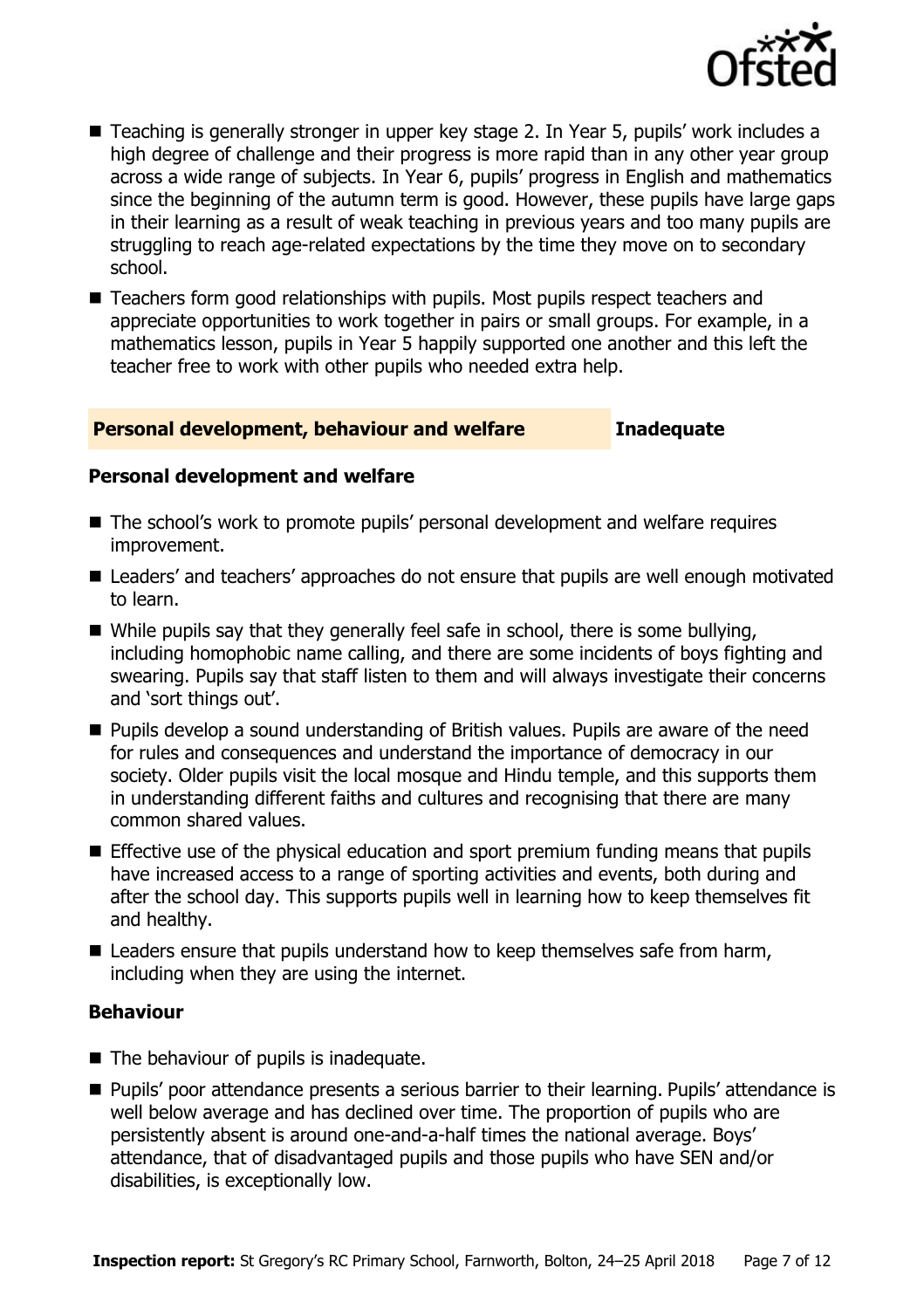

- The school has recently appointed a learning mentor who is working hard with families to support them in bringing their children to school regularly and on time. However, it is too early to see a measurable impact from this work on reducing absence.
- Most pupils know how to behave and are keen to learn. However, when teaching does not meet pupils' needs, pupils become restless and there is low-level disruption to learning, such as chatting about things that are unrelated to work.
- While a minority of parents have concerns about inconsistent behaviour management, inspectors found that pupils mostly respect the school's behaviour rules. The incidence of poor behaviour and exclusions is reducing.

#### **Outcomes for pupils Inadequate Inadequate**

- Pupils' outcomes have declined significantly over time due to weak teaching. Pupils' achievement in reading, writing and mathematics is inadequate overall. Pupils' progress is poor and too few pupils reach the expected standards at the end of each key stage, particularly key stage 2. Very few of the most able pupils attained the higher standards in the Year 6 national tests and assessments.
- The progress of pupils currently in the school continues to be too slow because leaders do not ensure that teachers consistently set work that is well matched to pupils' needs. Disadvantaged pupils, pupils who have SEN and/or disabilities and pupils who speak English as an additional language do not make enough progress. Consequently, the proportion of pupils achieving the expected and higher standards set by the school for each year group remains low.
- The proportion of pupils achieving the expected standard in phonics at the end of Year 1, or when re-checked at the end of Year 2, is below average and has fallen over time. This limits the progress that pupils can make to become confident and skilful readers and weakens overall outcomes in reading as pupils move through the school.
- Pupils' achievement in writing is poor. This is due to weak teaching over time, leading to big gaps in pupils' learning. Better teaching in upper key stage 2 is helping to accelerate pupils' progress, but pupils in these year groups still have a lot of ground to cover in order to make a successful start at secondary school.
- **Pupils'** calculation skills in mathematics are improving. The deputy headteacher has introduced a school-wide focus on strengthening pupils' basic skills, for example, in using multiplication tables and understanding fractions. This is helping to give pupils a firm foundation for applying reasoning skills to solve more complex problems. However, there is still too much ground to make up for some pupils to reach the level of competency that they should have in mathematics by the end of Year 6.
- **Pupils' outcomes in subjects other than English and mathematics are weak. This is** because the curriculum is not designed to support pupils in developing their skills, knowledge and understanding in subjects such as history, geography and science. The level of challenge that pupils receive is not high enough.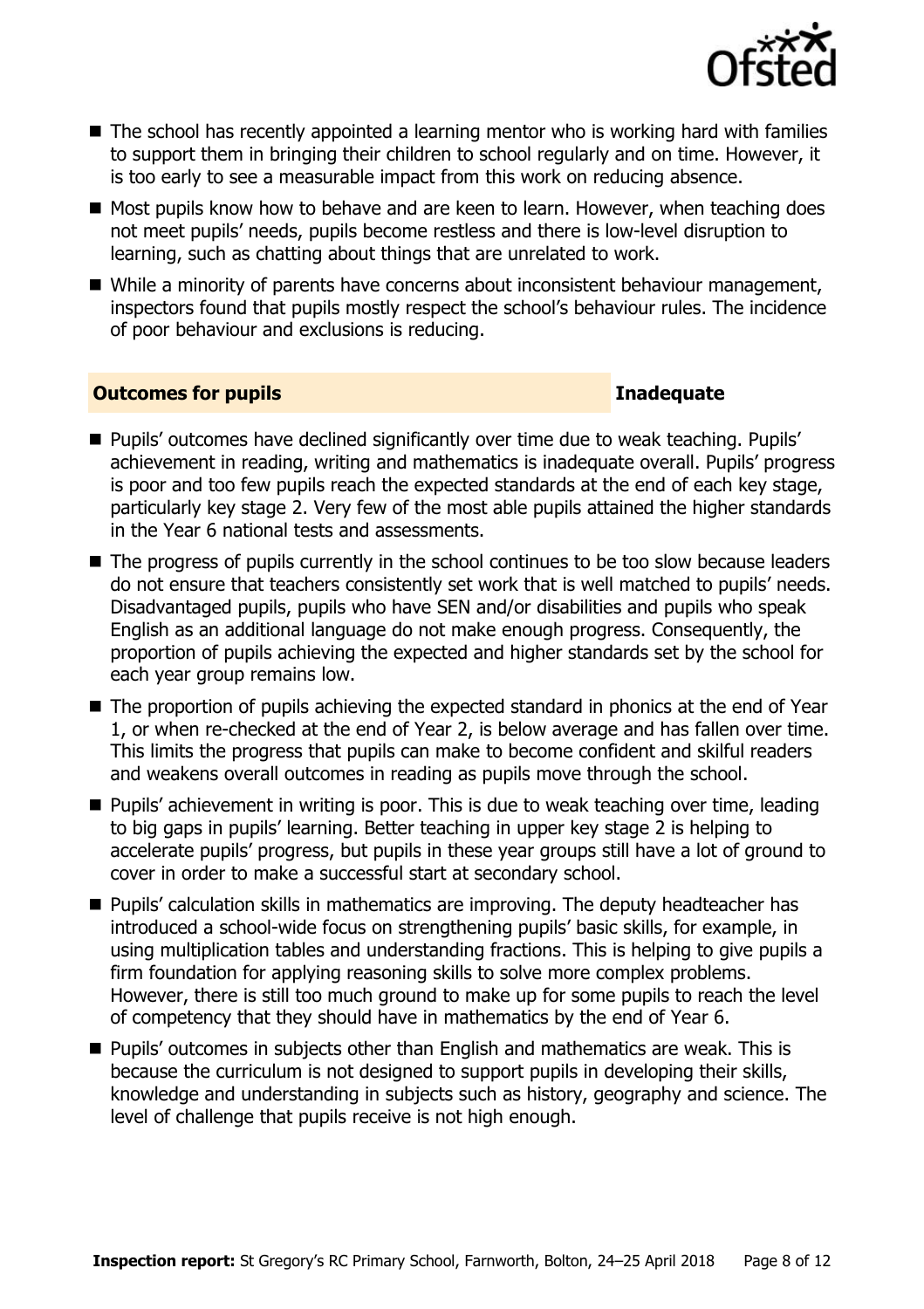

### **Early years provision**

- Children enter the school with a wide range of abilities and an increasing proportion of them speak English as an additional language. A significant number of children have poor language and communication skills and limited personal and social development. This means that they sometimes find it hard to play with other children, share toys and communicate their needs to adults.
- The new early years leader is improving teaching, but assessments of children's abilities on entry to school are not always accurate and underestimate the number of children with middle or high levels of ability. This masks the true potential of these children and means that teachers' expectations of their progress in the Reception class are not high enough.
- Fewer children than nationally gain the good level of development needed to get off to a rapid start in Year 1.
- Teachers work well on focused activities with groups of children. However, they sometimes miss out on opportunities to enrich pupils' language development through taking part in children's play, building on their thoughts and ideas and extending their vocabulary.
- Teachers in the early years develop caring and supportive relationships with children. As a result, children feel safe and secure in school and most listen carefully and gain independence as confident, enthusiastic learners.
- Children's attendance in the Reception class is poor. A high proportion of children are persistently absent and this does not support their development of good attendance patterns as they move through the school.
- Leaders ensure that safeguarding procedures are robust. They support children well in learning how to keep themselves from harm, for example through learning good hygiene routines and to behave sensibly as they move around the classroom.
- Leaders have secured funding to design and build a new outdoor play area later this year. The current area is adequate but some of the play equipment is worn, shabby and unstimulating for children.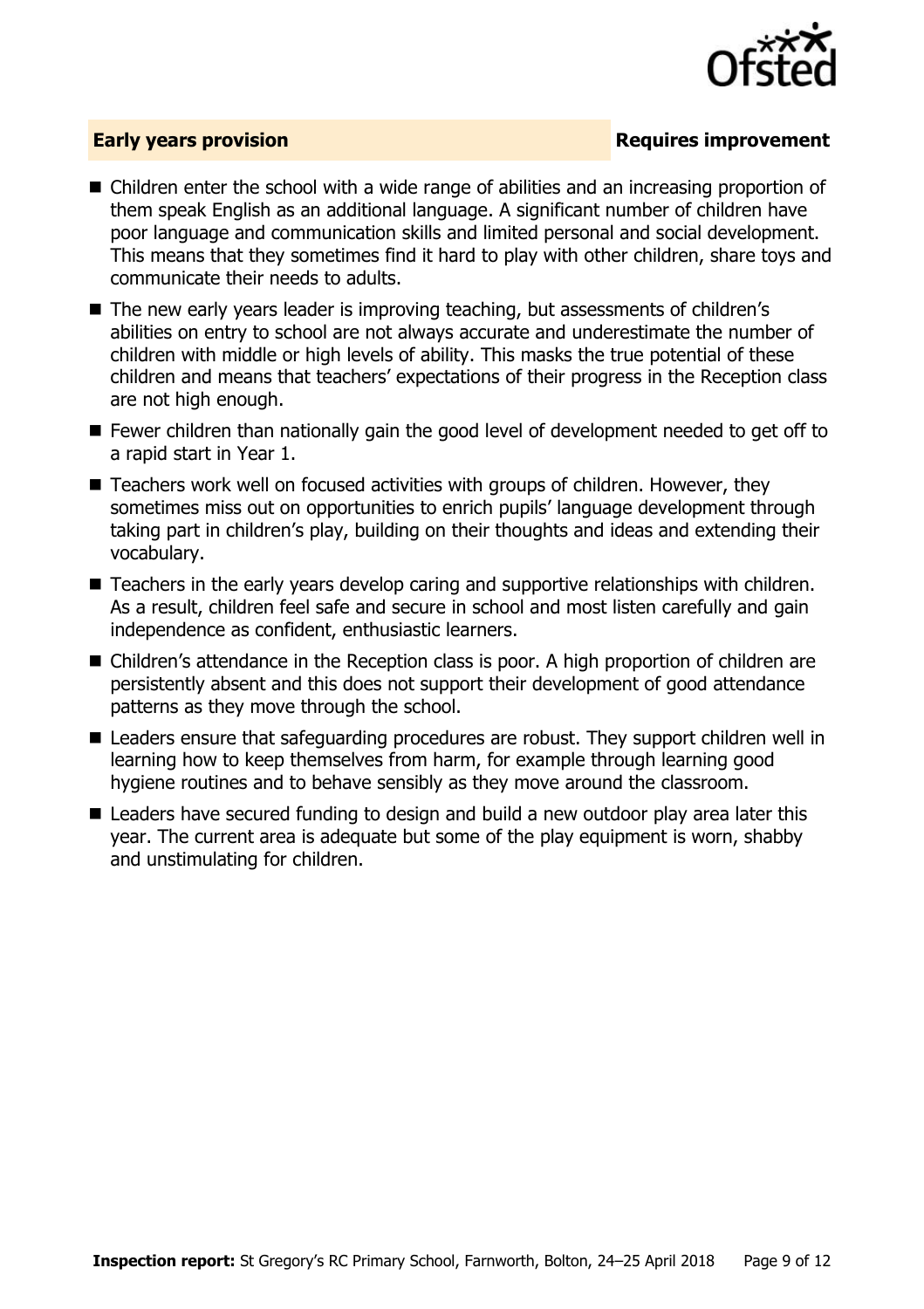

# **School details**

| Unique reference number | 105244        |
|-------------------------|---------------|
| Local authority         | <b>Bolton</b> |
| Inspection number       | 10045997      |

This inspection of the school was carried out under section 5 of the Education Act 2005.

| Type of school                      | Primary                          |
|-------------------------------------|----------------------------------|
| School category                     | Voluntary aided                  |
| Age range of pupils                 | 4 to 11                          |
| Gender of pupils                    | Mixed                            |
| Number of pupils on the school roll | 198                              |
| Appropriate authority               | The governing body               |
| Chair                               | Anne Bates                       |
| <b>Headteacher</b>                  | Kelly Watson                     |
| Telephone number                    | 01204332658                      |
| Website                             | www.st-gregory's.bolton.sch.uk   |
| <b>Email address</b>                | office@st-gregorys.bolton.sch.uk |
| Date of previous inspection         | 19-20 April 2016                 |

### **Information about this school**

- The school is smaller than the average-sized primary school.
- $\blacksquare$  The proportion of pupils eligible for the pupil premium is above average.
- The proportion of pupils who speak English as an additional language is below average.
- An average proportion of pupils have SEN and/or disabilities.
- The school meets the government's floor standards, which set the minimum expectations for pupils' attainment and progress.
- The headteacher was appointed from September 2016 and the deputy headteacher and assistant headteacher from September 2017.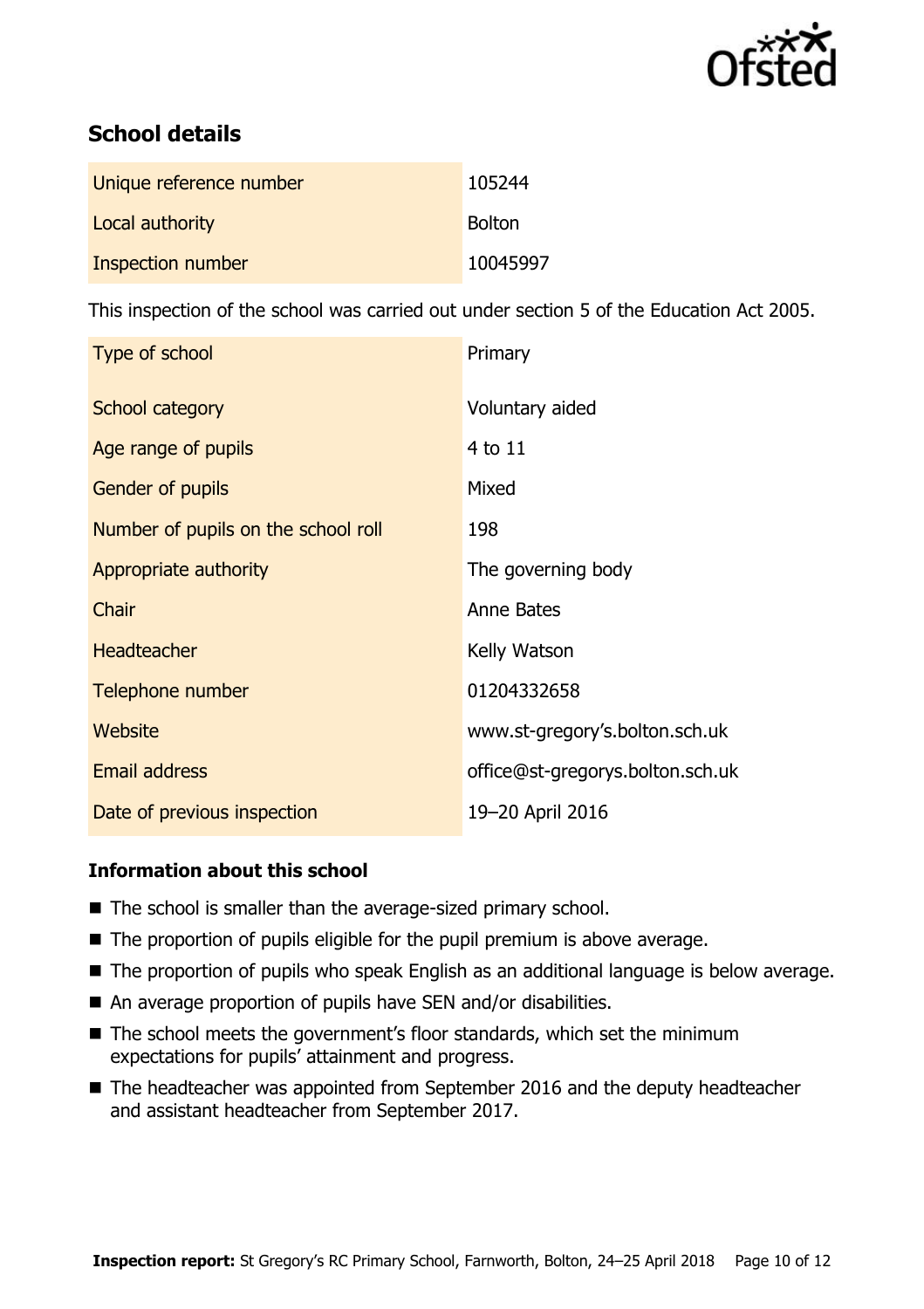

# **Information about this inspection**

- Inspectors observed pupils in lessons and during school break times.
- Inspectors talked with pupils about the school and looked at a wide range of pupils' work, jointly with the headteacher.
- Inspectors held meetings with the headteacher, deputy headteacher, assistant headteacher, subject leaders, members of the governing body, a representative from the local authority and a representative from the diocese. They also took account of 17 responses to the online staff survey and 25 responses to the online pupil survey.
- Inspectors took account of the 33 responses to Ofsted's online questionnaire Parent View and a separate letter sent from a parent.
- Inspectors looked at a range of documents, including the school's self-evaluation of its current performance, the school's most recent information on the attainment and progress of pupils, information relating to the safeguarding of pupils, and the school's most recent information relating to the attendance of pupils.

#### **Inspection team**

**Jan Corlett, lead inspector Constanting Constanting Constanting Constanting Constanting Constanting Constanting Constanting Constanting Constanting Constanting Constanting Constanting Constanting Constanting Constanting** 

**Mike Tull Contract Contract Contract Contract Contract Contract Contract Contract Contract Contract Contract Contract Contract Contract Contract Contract Contract Contract Contract Contract Contract Contract Contract Cont**